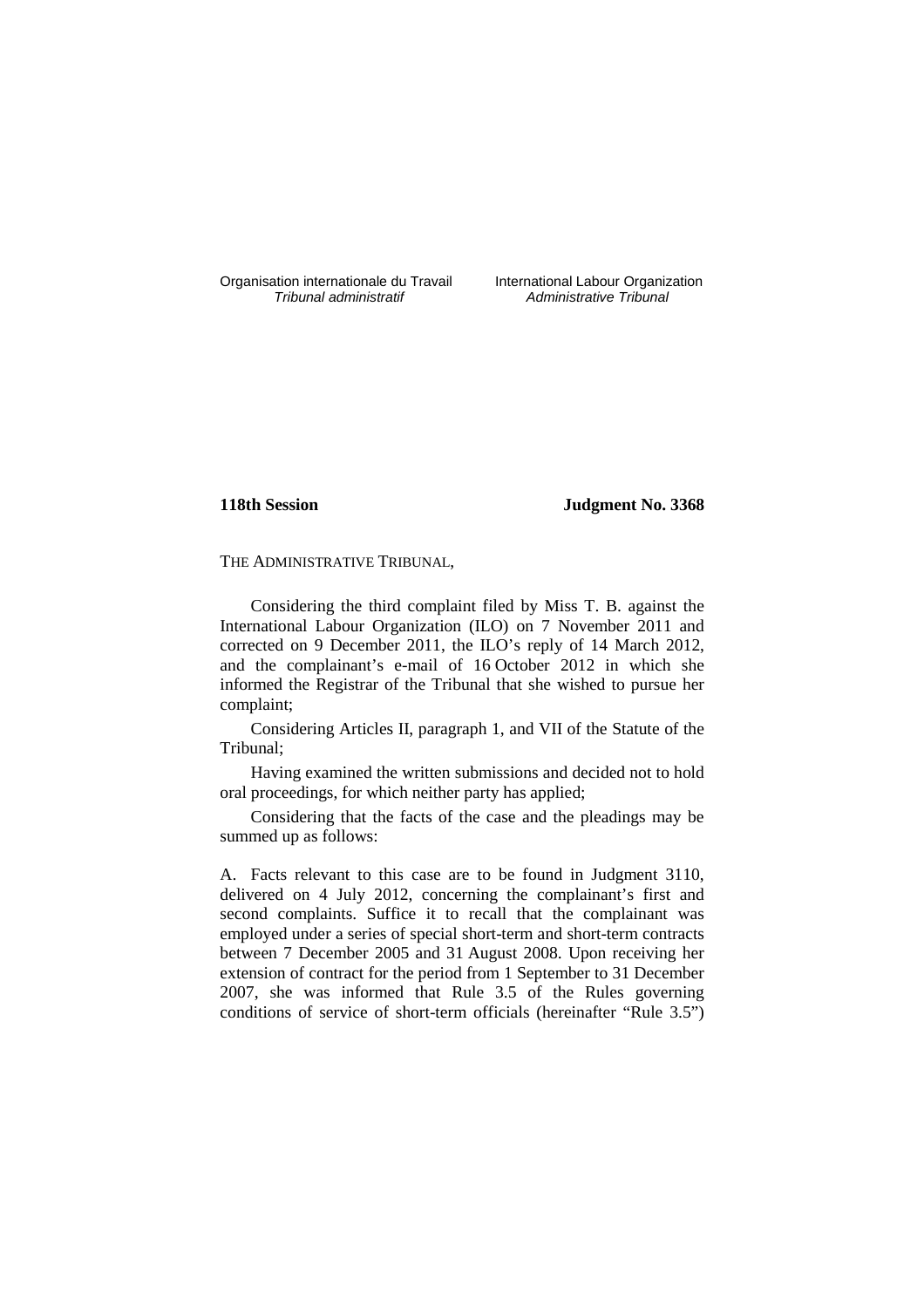would apply to her as from 1 September. Rule 3.5 relevantly provides that, whenever the appointment of a short-term official is extended by a period of less than one year so that her or his total continuous contractual service amounts to one year or more, the terms and conditions of a fixed-term appointment shall apply to her or him as from the effective date of the contract which creates one year or more of continuous service. In her first complaint, filed on 9 April 2010, the complainant asserted that (during the aforementioned period) her employment under short-term contracts for a continuous period exceeding 364 days was a violation of Circular No. 630, Series 6, concerning the inappropriate use of employment contracts in the Office. She further argued that the ILO's application of Rule 3.5 to the terms and conditions of her employment was unlawful. She asked the Tribunal inter alia to order the ILO to convert her short-term contract to a fixed-term contract with retroactive effect and she sought moral and material damages and costs.

In the meantime, following a break in service, in October 2008 the complainant was employed under another short-term contract as a Helpdesk Assistant in the ILO's Information Technology and Communications Bureau (ITCOM). This contract was extended several times without interruption until 31 May 2010. As from 1 October 2009 Rule 3.5 was applied to her. On 7 December 2009 the complainant was offered an extension of contract for the period from 1 January to 31 May 2010. The letter of extension of appointment indicated that the extension had been approved on an exceptional basis and did not carry any expectation of a further extension beyond 31 May 2010 or of a career within the ILO. It further indicated that her contract would come to an end on 31 May 2010 without notice. Her contract was not extended beyond its expiry date.

On 6 October 2010 the ILO issued a call for expression of interest in a temporary appointment for the position of IT Service Desk Assistant in ITCOM. The complainant applied but she was not placed on the shortlist.

The complainant submitted a grievance to the Human Resources Development Department (HRD) on 4 November 2010 in which she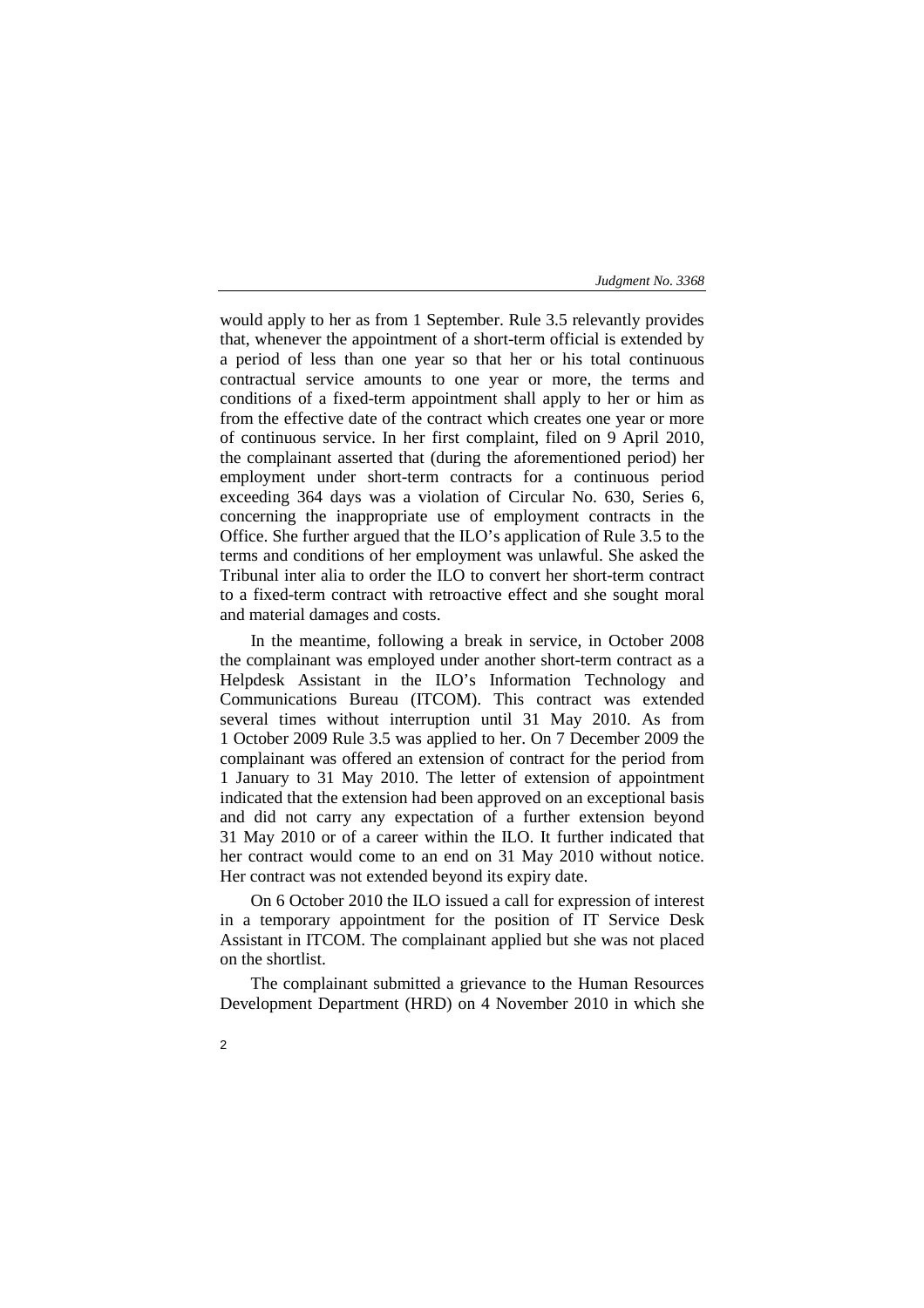requested that her short-term contract be converted into a fixed-term contract as of the date when it became subject to Rule 3.5. On 25 February 2011 HRD rejected her grievance as without merit. On 25 March she lodged a grievance with the Joint Advisory Appeals Board (JAAB) in which she challenged her employment under a shortterm contract for a continuous period exceeding 364 days, the lawfulness of the decision not to renew her contract, and the failure by the Office to provide her with sufficient notice of non-renewal of that contract. She also alleged that she was being "punished" for having been placed on extended sick leave and for having previously filed a grievance. In its report of 12 July the JAAB unanimously recommended that the complainant's grievance be dismissed as devoid of merit. By a letter of 9 August 2011 she was informed that the Director-General had accepted the JAAB's recommendation and had decided to reject her grievance accordingly. That is the impugned decision.

On 4 July 2012 the Tribunal delivered Judgment 3110. With respect to the complainant's first complaint regarding her employment between 7 December 2005 and 31 August 2008, it ordered the Director-General to cancel the extensions to her short-term contract covering the period from 15 February 2007 to 31 August 2008 and replace them with a fixed-term contract for the same period. It also ordered the ILO to pay her material and moral damages in the amount of 30,000 Swiss francs for the failure to offer her a fixed-term contract for that period.

B. The complainant points out that the short-term contract she entered into in October 2008 was extended several times and, referring to Circular No. 630, she contends that she should have been offered a fixed-term contract upon reaching 364 days of service under a short-term contract.

She asserts that, according to the Tribunal's case law, a decision not to renew a contract must be based on valid reasons and the staff member concerned must be provided with sufficient notice of that decision. However, the Administration only informed her of the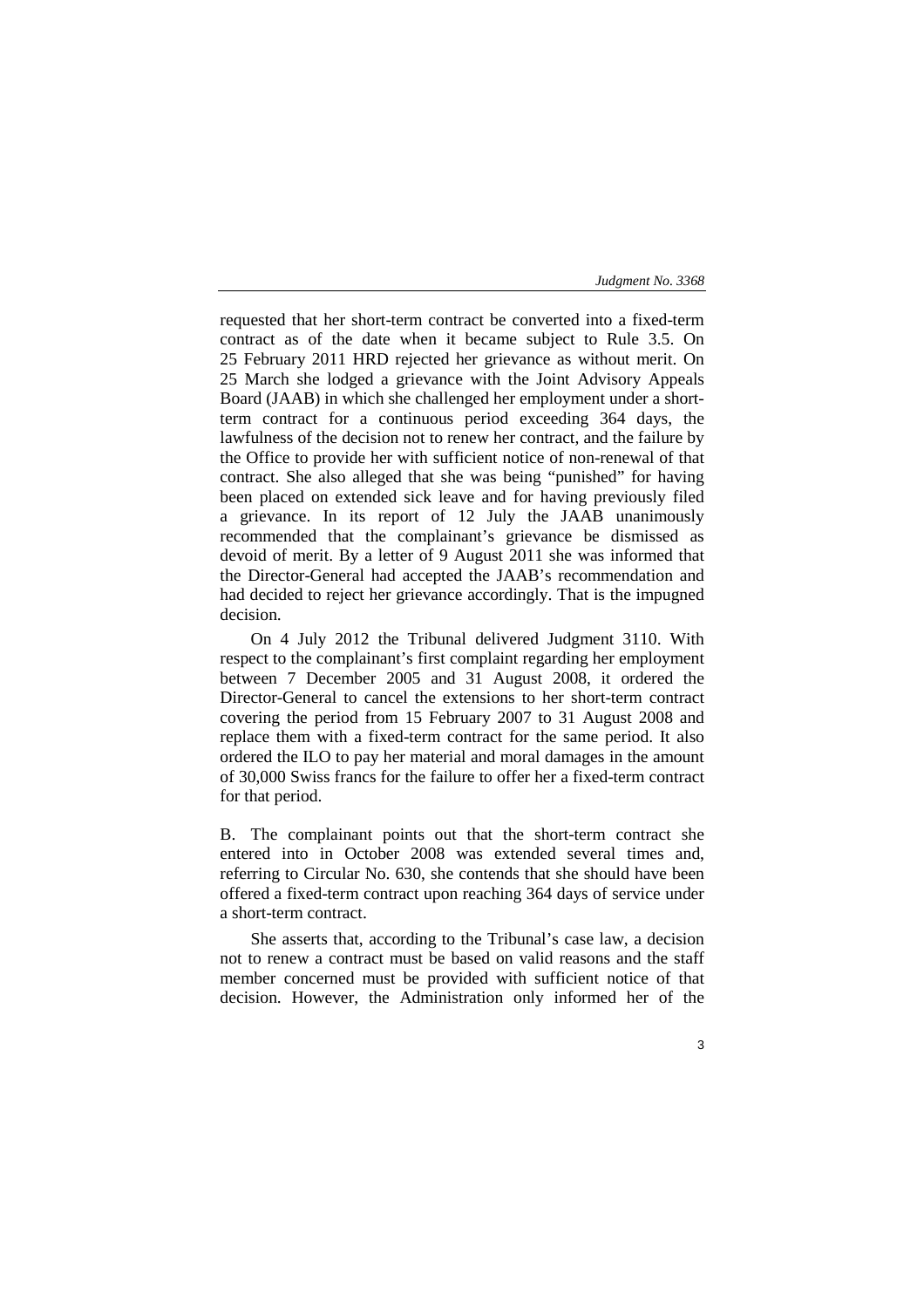non-renewal of her contract during a meeting on 6 May 2010. Furthermore, in her view, the reasons given for the decision, i.e. that her supervisor was "nervous" about her working under a Rule 3.5 contract and that HRD was not in favour of such contracts, are unlawful.

The complainant emphasises that she was not even shortlisted for the temporary position of IT Service Desk Assistant, and she asserts that her treatment by the Administration was punishment for being on extended sick leave and for filing a previous internal grievance and a complaint before the Tribunal.

She asks the Tribunal to set aside the impugned decision and to order the ILO to "reconvert her short term contract to a fixed term contract with retroactive effect". She seeks 30,000 Swiss francs in material and moral damages, and costs in the amount of 2,000 francs.

C. In its reply, as a preliminary matter, the ILO asks the Tribunal to join the present complaint with the complainant's first and second complaints on the grounds that they are based on similar facts and contain similar claims for relief.

The ILO objects to the receivability of the complaint on several grounds. First, referring to the case law, it submits that the complaint is receivable only to the extent that the complainant claims the conversion of her contract covering the period from 1 January to 31 May 2010 (her last contract extension) from a short-term contract to a fixed-term contract, and that any claims related to her previous contracts are time-barred and thus irreceivable. Second, because Rule 3.5 was applied to her with effect from 1 October 2009, as from that date she benefited from the application of the terms and conditions of a fixed-term appointment under the Staff Regulations. Therefore, she has "no present and personal interest" in having her short-term contract under Rule 3.5 converted into a fixed-term contract; her claim is moot and irreceivable for lack of a cause of action. Third, to the extent that she challenges her non-selection for the temporary position of IT Service Desk Assistant, her complaint is irreceivable for failure to exhaust the internal means of redress.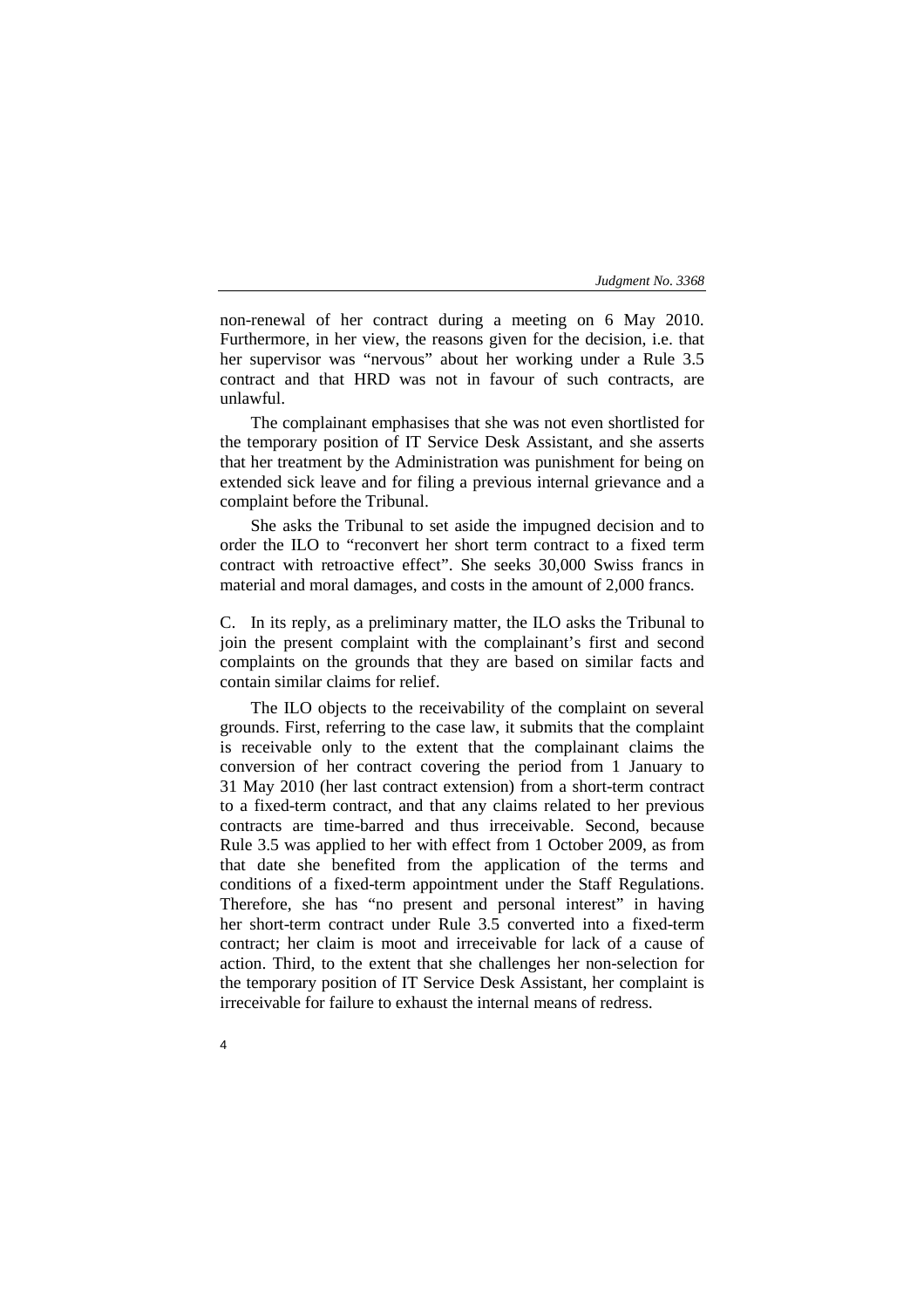On the merits, the ILO states that during the material time, the complainant worked as a temporary Helpdesk Assistant. It submits that this position was similar to that of information technology consultants whose services may be contracted by the Office for extended but limited periods of time but whose employment is excluded from the scope of Circular No. 630. Consequently, it considers that the Circular did not apply to the complainant.

Without prejudice to the foregoing, the ILO argues that Circular No. 630 was not violated because Rule 3.5 was properly applied to the complainant's contract as from 1 October 2009. The Rules governing conditions of service of short-term officials have a higher authority than circulars, and the issuance of Circular No. 630 did not amend those Rules. Indeed, the Circular provides for certain exceptions, which allow for the application of Rule 3.5. Thus, a short-term contract can be extended beyond the 364-day limit in situations where, due to operational constraints, there is no reasonable alternative to such an extension.

The ILO contends that the complainant was given sufficient notice of the decision not to renew her short-term contract. It points to the fact that the last extension of her contract explicitly indicated that that extension was granted on an exceptional basis, that it did not carry an expectation of renewal beyond 31 May 2010 and that it would come to an end on that date without notice. Furthermore, on 6 May she also received verbal notice of the non-extension from the Administration. In addition, the ILO disputes her claims regarding the reasons for the non-renewal decision and asserts that it was properly motivated. It denies her allegations of bias and submits that she has provided no evidence to support them.

With respect to her application for the temporary position of IT Service Desk Assistant, the ILO states that the sole reason she was not placed on the shortlist was because her professional experience did not meet the minimum requirements stipulated in the vacancy notice.

Lastly, the ILO asserts that the complainant has not suffered any material loss as a result of not being granted a fixed-term contract. Through the application of Rule 3.5 she benefited from the terms and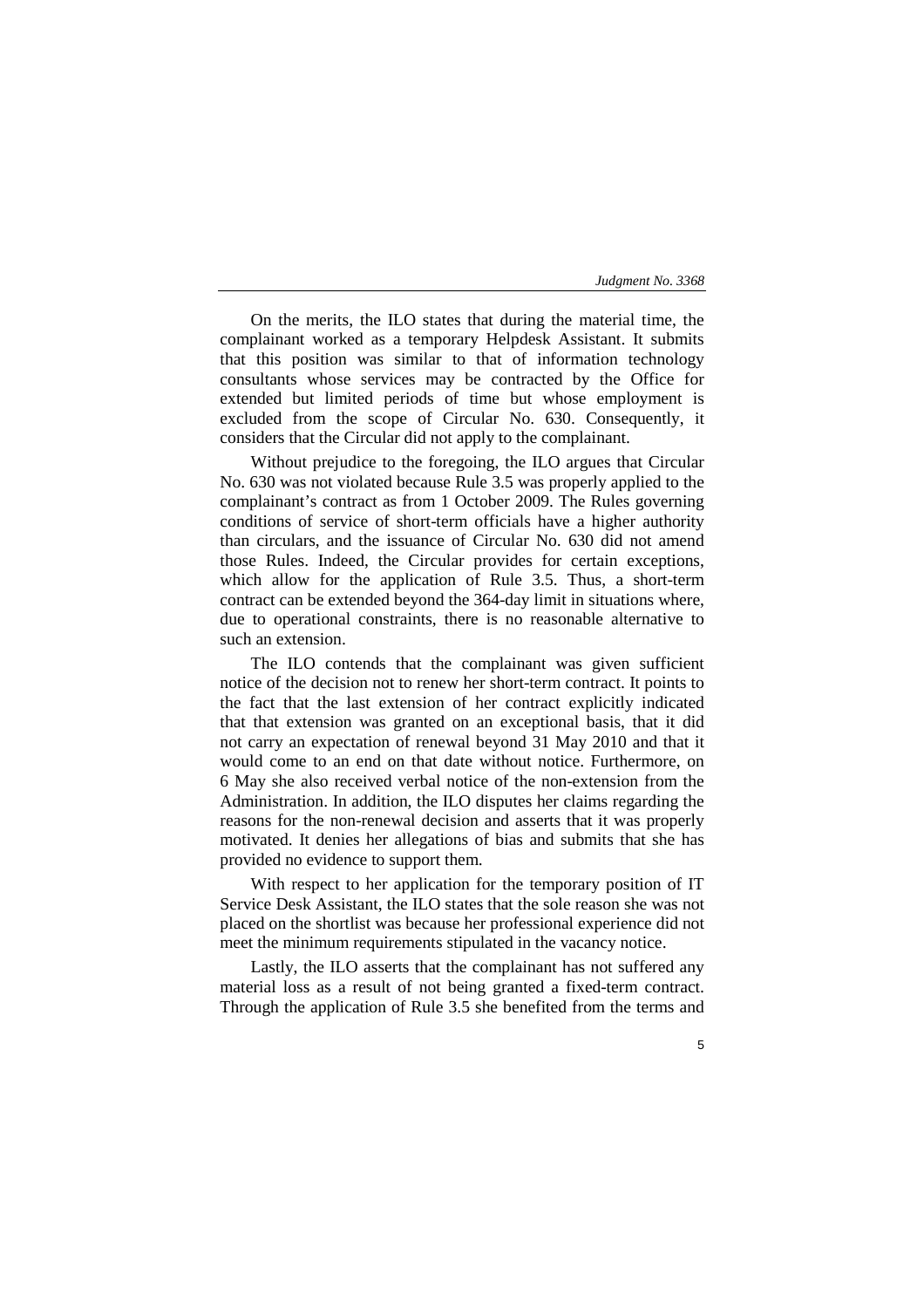conditions of a fixed-term appointment under the Staff Regulations. Indeed, given that her functions were of a temporary nature, she would have qualified only for a fixed-term contract under Article 4.2(e), fifth indent, which provides for fixed-term contracts of a temporary nature of up to two years, of a specialist nature, which are not expected to lead to a career in the ILO. Had she been granted a fixed-term contract under this provision, she would not have received any benefits in addition to those to which she was already entitled pursuant to her short-term contract under Rule 3.5.

### CONSIDERATIONS

1. This case is concerned with the complainant's employment as a Helpdesk Assistant in ITCOM on a short-term contract in the ILO from 16 October 2008 to 31 May 2010. Her contract was extended from 1 January to 31 May 2009; 1 June to 30 September 2009; 1 October to 31 December 2009; and from 1 January to 31 May 2010 when it was not extended further. She was employed during these periods in replacement of the substantive holder of the post who was on leave without pay. It was upon being informed that that person would not return to work on 31 May 2010 that the Office invited expressions of interest in a temporary appointment for the position of IT Service Desk Assistant in ITCOM. The complainant seeks to have her short-term contract converted to a fixed-term contract for the period of her employment exceeding 364 days, in other words, as of the date when she became subject to Rule 3.5 of the Rules governing conditions of service of short-term officials of the ILO ("Rule 3.5"). This was 1 October 2009.

2. Having been verbally informed on 6 May 2010 that her employment in ITCOM would not have been further extended, she filed a grievance with HRD on 4 November 2010. In effect, she sought a decision that her periods of short-term employment under Rule 3.5 be converted into a fixed-term contract with retroactive effect. She also sought financial compensation. HRD dismissed her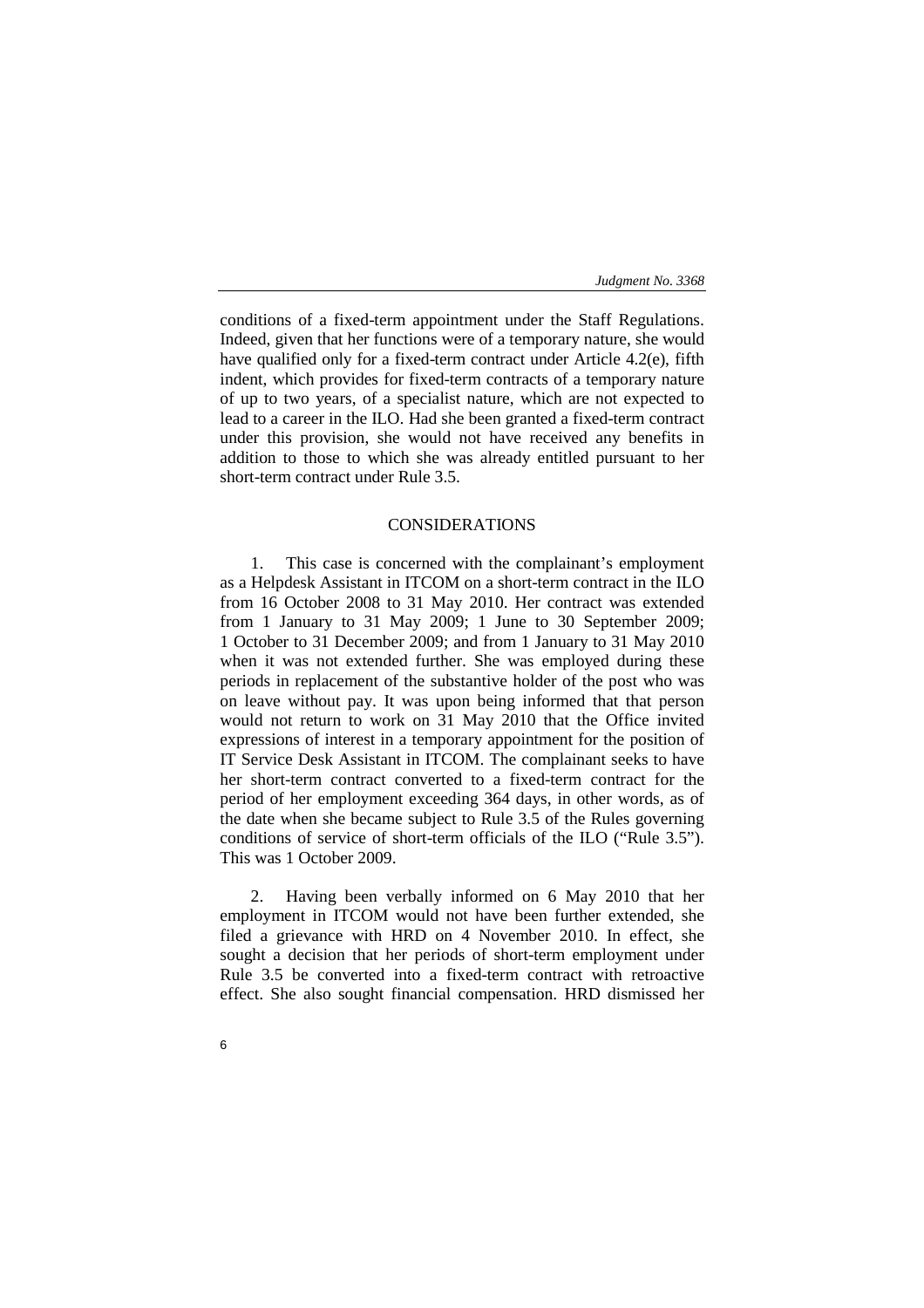grievance and the JAAB unanimously recommended that her grievance be dismissed as devoid of merit. The Director-General accepted that recommendation and the complainant was so informed by the letter of 9 August 2011. This is the impugned decision.

3. The ILO requests that this matter be joined with two previous complaints filed by the complainant which raised similar issues. However, the request is moot as the Tribunal determined those two complaints in Judgment 3110.

4. The ILO raises receivability as a threshold issue in the present complaint.

5. The Tribunal finds that the complainant's claim concerning her non-selection for the temporary position of IT Service Desk Assistant is plainly irreceivable inasmuch as it was not a subject of her challenge in the ILO's internal appeals process as Article VII, paragraph 1, of the Statute of the Tribunal requires.

6. The Tribunal however rejects the ILO's contention that the complaint's claim for the conversion of her short-term contract is receivable only to the extent that it relates to her last contract extension for the period from 1 January to 31 May 2010, but is otherwise time-barred. The ILO relies on Judgments 2708 and 2838 as authority for its submission that, in view of the six-month time limit for filing a grievance under Article 13.2 of the Staff Regulations, the grievance filed on 4 November 2010 is irreceivable as to extensions prior to that of 1 January to 31 May 2010. A similar argument was rejected by the Tribunal in Judgment 3110, under 5. It is sufficient to note that, as earlier indicated, at the material time the complainant was employed under a single contract which was extended several times, and neither the extension of 1 January 2010 nor the decision to apply Rule 3.5 to her gave rise to a new, separate contract. The objection therefore fails.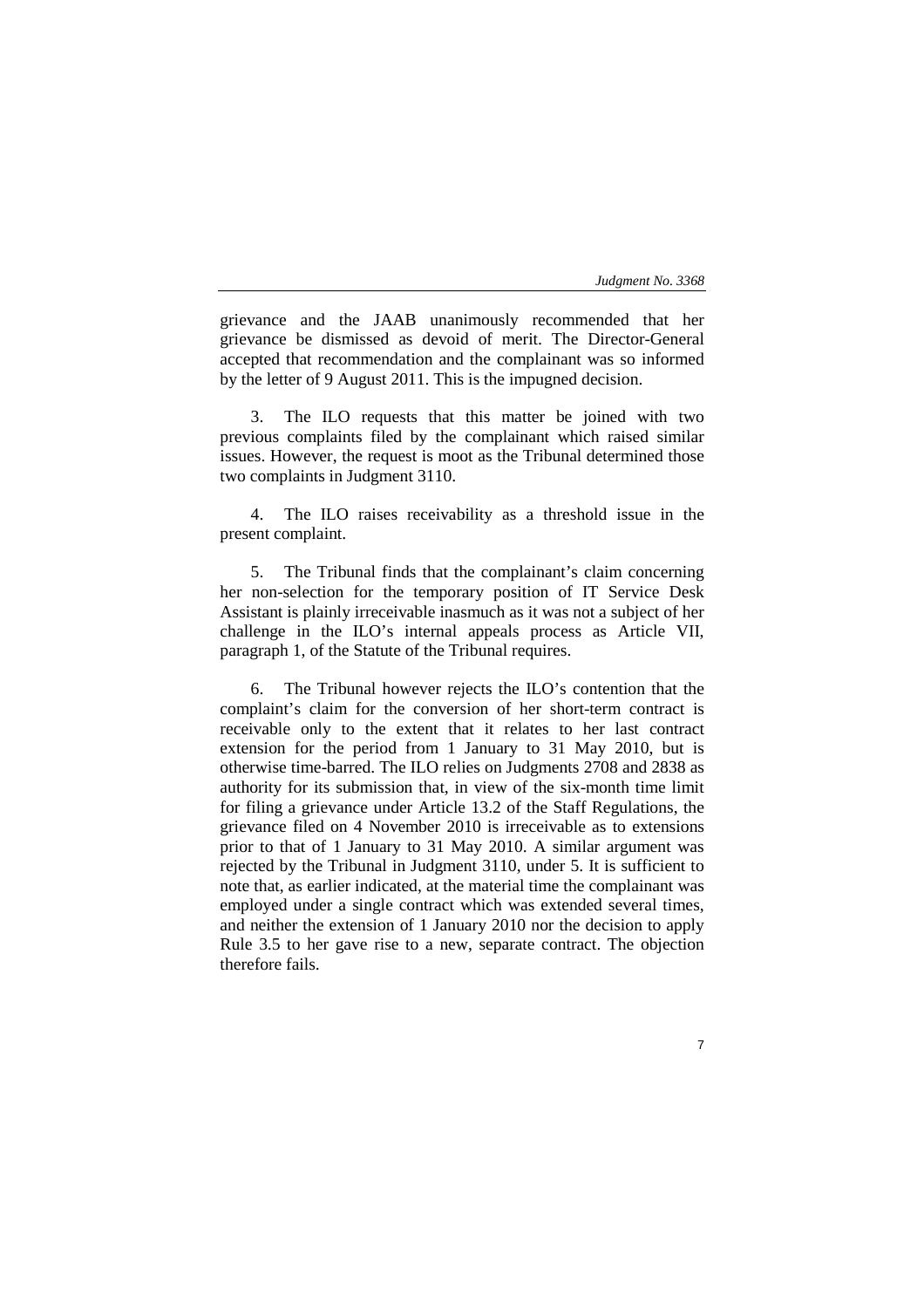7. The Tribunal also rejects the ILO's related contention that the complaint is irreceivable to the extent that the complainant seeks a conversion of her short-term contract from 1 October 2009 to 31 May 2010 into a fixed-term appointment. In support of this contention, the ILO argues that the complainant does not now have a cause of action or personal interest in obtaining a conversion because she already had the benefit of conditions of fixed-term appointment under Rule 3.5.

8. On the merits, the ILO's arguments essentially endorse the two reasons that the JAAB gave for dismissing the grievance on the issue of the conversion of her contract to a fixed-term contract. In the first place, the JAAB found that the complainant's employment during the relevant period did not fall within the scope of paragraph 3 of Circular No. 630, Series 6, pertaining to the inappropriate use of employment contracts in the ILO. This, according to the JAAB, was because the complainant was providing temporary assistance in the area of information technology, which is exempt from the 364-day limit on the use of short-term contracts. With respect, however, paragraph 3 of Circular No. 630 expressly exempts from its scope "persons employed principally as information technology consultants". It does not provide a blanket exemption for all persons employed in information technology. This does not exempt the complainant's employment as a temporary Helpdesk Assistant. A careful reading of paragraph 3 of Circular No. 630 indicates that this and the other exemptions which it provides are intended to cover persons whose work is of a technical and specialized nature or whose work is specially funded.

9. In the second place, the JAAB noted, and the ILO contends, in effect, that the complaint is unfounded because the complainant's last two contract extensions stated that they were approved on an exceptional basis to ensure the continuity of the service in the absence of the substantive holder of the post who was on special leave and it did not carry any expectation of further extension beyond the expiry date or a career in the ILO. The Tribunal rejects this argument as it sees nothing in Circular No. 630 that would justify such an exception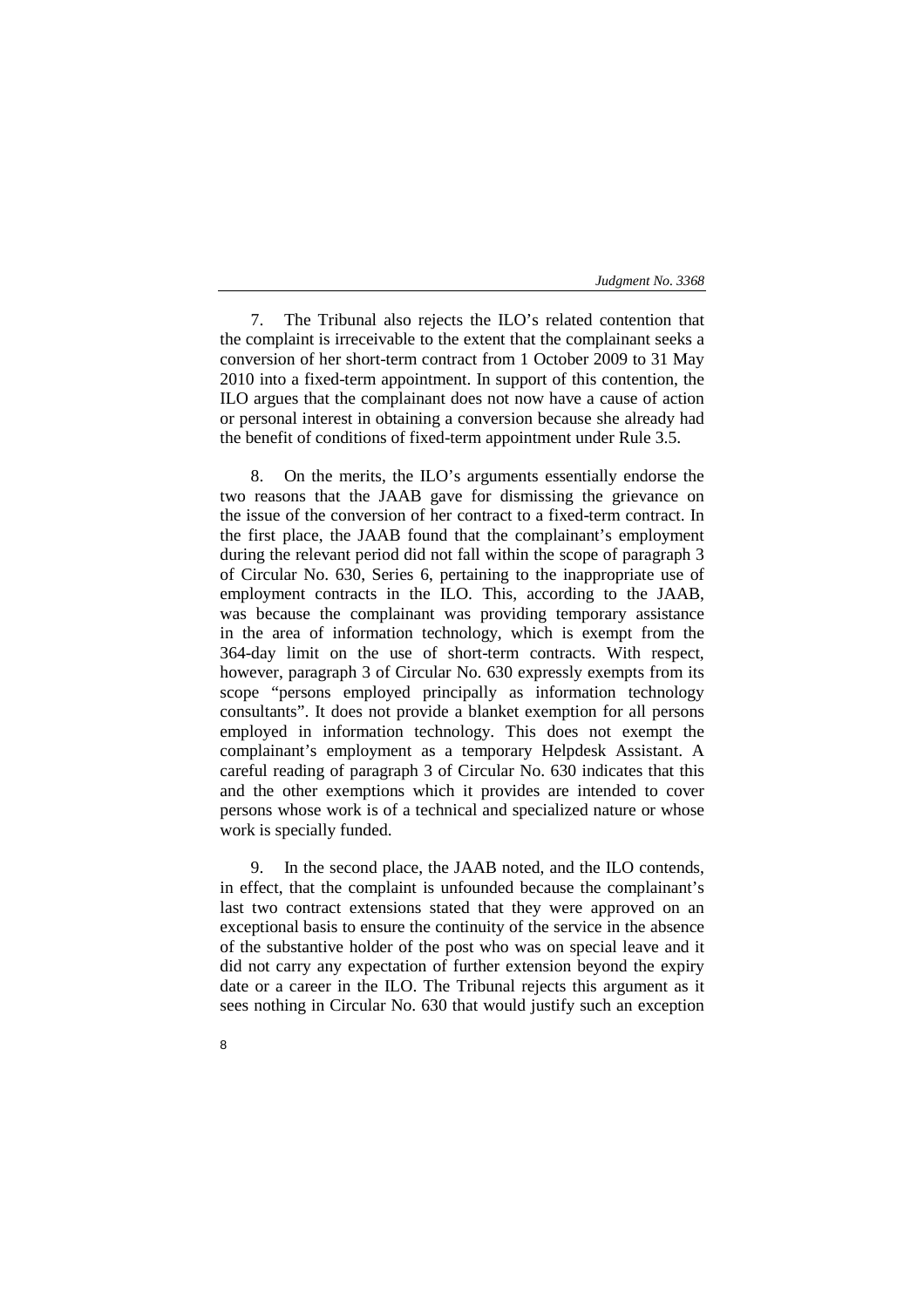from the application of this Circular. Furthermore, as stated above, the complainant's tasks did not come within the scope of the exceptions set forth in Circular No. 630. Accordingly, the complainant's employment on a short-term contract over the period from 1 October 2009 to 31 May 2010 was contrary to the provisions of the Circular and the violation of the principle *tu patere legem quam ipse fecisti* entitles her to an award of moral damages.

10. The complainant also claims moral damages on the ground that the ILO breached its duty of care towards her by not giving her reasonable notice of the non-renewal of her contract.

11. The Tribunal has often stated that an international organisation has a duty to inform a staff member in advance about the non-renewal of her or his fixed-term contract to enable the staff member to exercise her or his rights and take whatever steps she or he sees fit. On this basis, the Tribunal requires an organisation to give reasonable notice, even where a provision contained in the contract of the staff member or in the applicable rules states that notice need not be given (see, for example, Judgment 2104, under 6). In the present case, albeit formally short-term, the complainant's contract was subject to Rule 3.5, and she therefore benefited from the terms and conditions of a fixed-term appointment. Consequently, the verbal notice of non-renewal which the complainant received on 6 May 2010 was insufficient to fulfil the ILO's duty to provide a notice applicable by the ILO to fixed-term contracts. The complainant is therefore entitled to an award of material damages on this account.

12. However, as the complainant benefited from the terms and conditions of a fixed-term appointment under the Staff Regulations as of 1 October 2009, she did not suffer any other material loss.

13. The ILO's breach of Circular No. 630 and its failure to provide reasonable notice of non-renewal justify an award of compensation for material and moral injury, which is set *ex aequo et bono* at 15,000 Swiss francs.